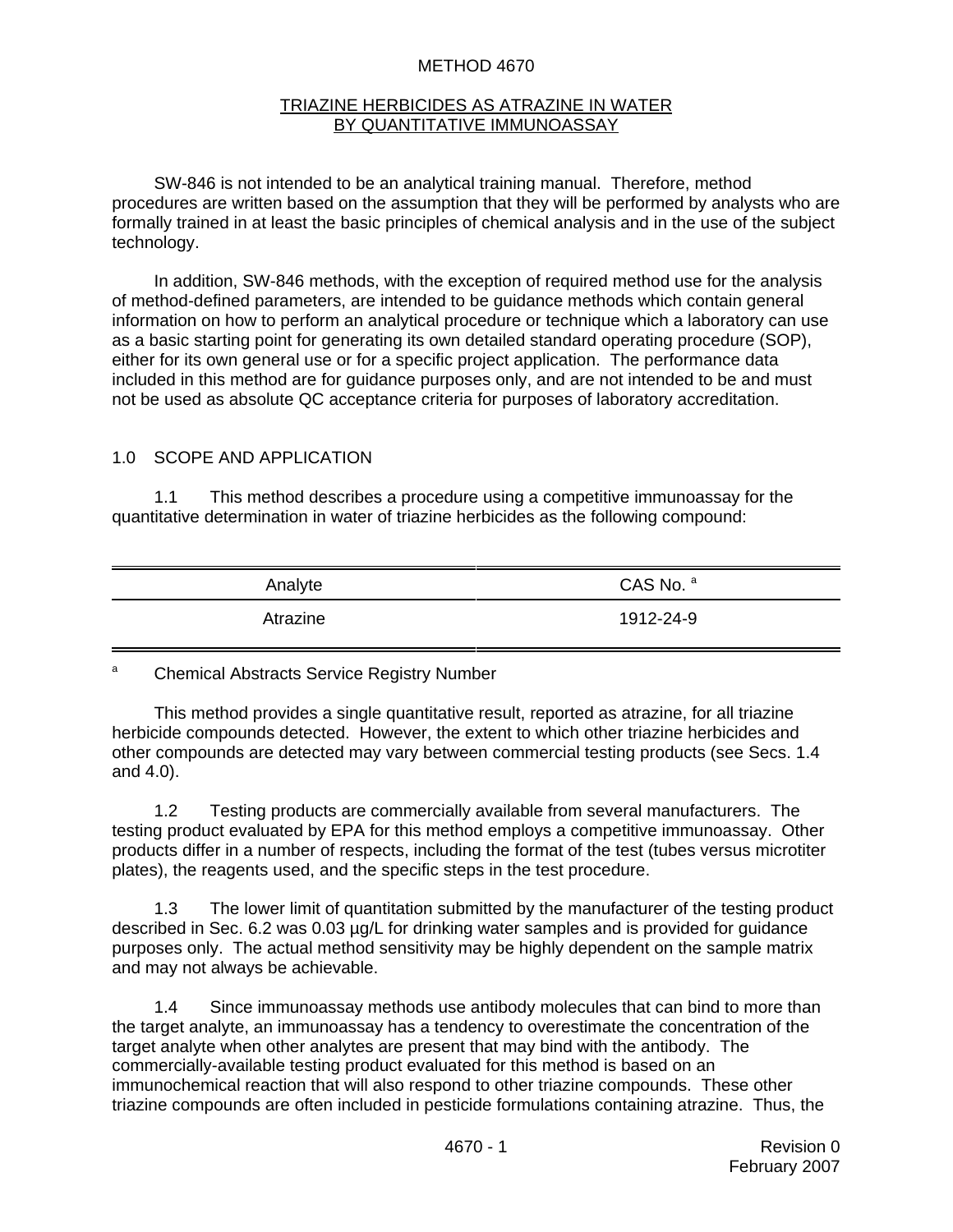specificity of this procedure for atrazine is partly a function of the cross-reactivity of those other compounds (see Table 1). Therefore, as with other analytical techniques such as single-column gas chromatography, it is advisable to confirm positive test results near or above a regulatory action limit when the presence of other triazines is suspected.

1.5 Prior to employing this method, analysts are advised to consult the base method for each type of procedure that may be employed in the overall analysis (e.g., Method 4000) and the manufacturer's instructions for additional information on quality control procedures, development of QC acceptance criteria, calculations, and general guidance. Analysts also should consult the disclaimer statement at the front of the manual and the information in Chapter Two for guidance on the responsibilities of the analyst for demonstrating that the techniques employed are appropriate for the analytes of interest, in the matrix of interest, and at the levels of concern.

In addition, analysts and data users are advised that, except where explicitly specified in a regulation, the use of SW-846 methods is *not* mandatory in response to Federal testing requirements. The information contained in this method is provided by EPA as guidance to be used by the analyst and the regulated community in making judgments necessary to generate results that meet the data quality objectives for the intended application.

1.6 Use of this method is restricted to use by, or under supervision of, analysts appropriately experienced and trained in the performance and interpretation of immunoassay methods. Each analyst must demonstrate the ability to generate acceptable results with this method.

# 2.0 SUMMARY OF METHOD

2.1 An accurately measured volume of sample (as little as 200 µL for some testing products) is mixed with a volume of enzyme-atrazine conjugate reagent in a test tube or a microtiter plate that has an anti-atrazine antibody immobilized on the surface, or in a vessel into which particles (magnetic particles for one testing product) with an immobilized antibody on the surface are added. The conjugate "competes" with the atrazine present in the sample for binding to the immobilized anti-atrazine antibody. The mixture is incubated at the temperature and for the length of time described in the manufacturer's instructions. (Testing products may employ other solid-phase support configurations, or even eliminate the solid-phase support. The summary here is intended to be generic and not limit the development of other testing products).

2.2 Unbound conjugate and sample analyte that may be present in the tubes or wells are removed by washing with organic-free reagent water or a wash solution specified by the manufacturer. A signal-generating substrate/chromogen reagent is added and the tube or plate is incubated as described in the manufacturer's instructions. In the case of the testing product described in Sec. 6.2, a magnetic field is applied to the tubes to retain the magnetic particle coated with antibody and any bound enzyme conjugate present during the wash step. (Other testing products may use different configurations.)

2.3 In an enzyme immunoassay, a stop solution is added to the tubes or wells of the plate to terminate the signal generating activity of the enzyme conjugate reagent. The absorbance is measured at a wavelength specified by the manufacturer. The test is interpreted by measuring the signal produced by a sample and determining the concentration from a doseresponse curve constructed from standards tested at the same time. For a competitive immunoassay, the color (signal) developed during the test is inversely proportional to the concentration of atrazine in the sample.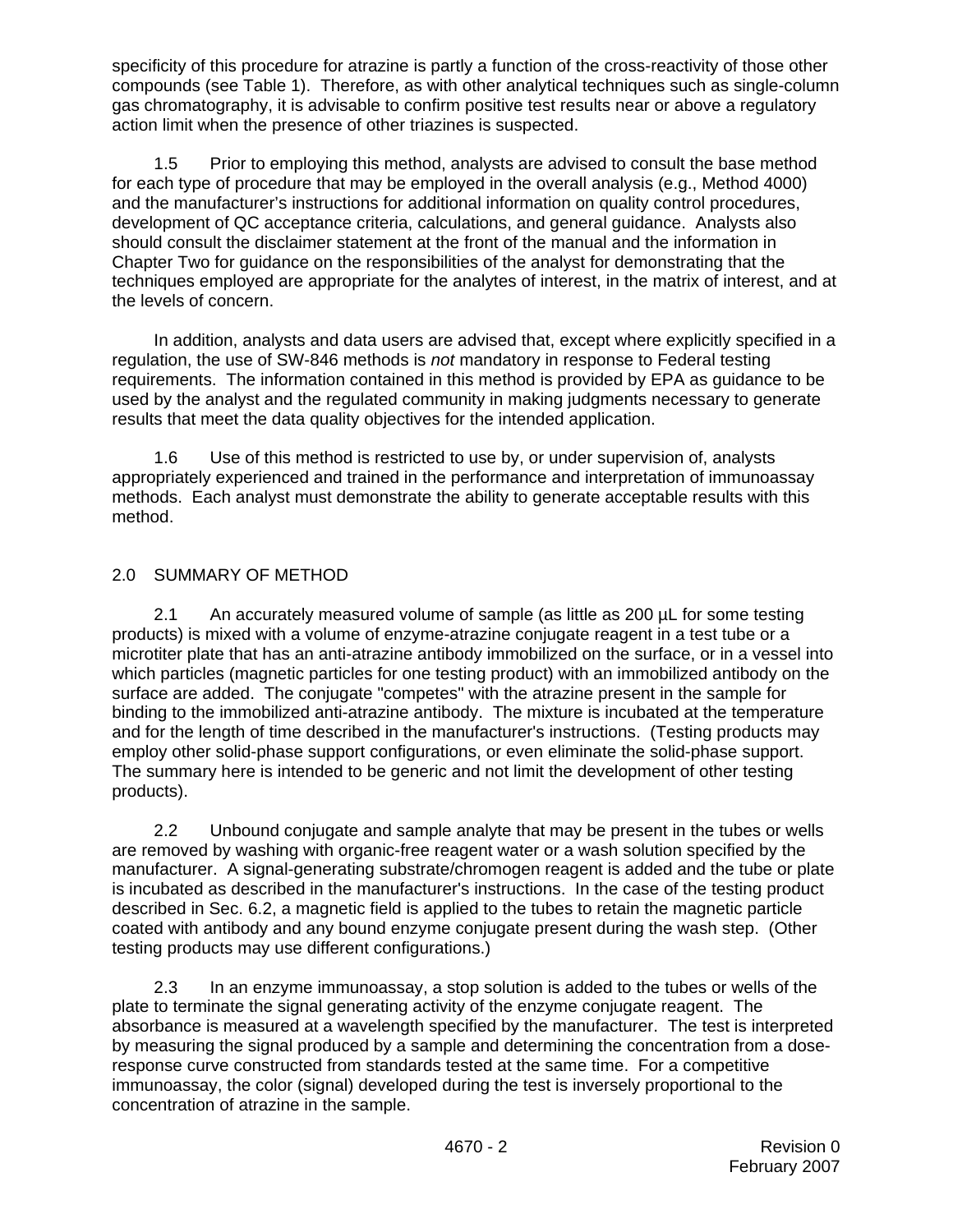## 3.0 DEFINITIONS

See Method 4000 and the glossary at the end of this method for definitions to basic immunoassay and procedure-specific terms. Also refer to the manufacturer's instructions and Chapter One for other definitions that may be relevant.

## 4.0 INTERFERENCES

4.1 Compounds that are chemically similar may cause a positive test result (false positive) for atrazine. This phenomenon is known as cross-reactivity. The testing product used in preparation of this method has been evaluated for cross-reactivity by the manufacturer. Table 1 provides the percent reactivity at which known cross-reactants will give a comparable response to that of atrazine when they are present in the sample.

4.1.1 The presence of cross-reacting compounds will result in an increase in the calculated concentration of the sample being analyzed and therefore will influence the incidence of false positive results. Thus, from the standpoint of monitoring compliance with a regulatory action limit, cross-reactivity is not a significant concern for test results *below* the action limit.

4.1.2 As with techniques such as single-column gas chromatography, in instances where the presence of other triazine compounds is known or suspected, it may be advisable to confirm positive results near or above the regulatory action limit using another analytical technique. However, false negative results are generally not a concern with immunoassay techniques.

4.2 Non-specific interferences such as sample pH, temperature, osmolarity, solvents, surfactants, and the presence of metal ions can effect immunoassay performance. Samples should be tested at the pH and temperature range specified by the testing product manufacturer. Review the product literature with regard to other potential interferences.

4.3 Storage temperatures may alter the useful life of the testing product reagents and supplies. Follow the manufacturer's directions for storage and use of all reagents and supplies.

### 5.0 SAFETY

5.1 This method does not address all safety issues associated with its use. The laboratory is responsible for maintaining a safe work environment and a current awareness file of OSHA regulations regarding the safe handling of the chemicals listed in this method. A reference file of material safety data sheets (MSDSs) should be available to all personnel involved in these analyses.

5.2 Some reagents may contain dilute acid solutions. Avoid contact with eyes, skin, and mucous membranes.

#### 6.0 EQUIPMENT AND SUPPLIES

6.1 Each commercially-available testing product will supply or specify the apparatus and materials necessary for successful completion of the test. Most testing products supply the equipment and supplies specific to the immunoassay, including the tubes or plates containing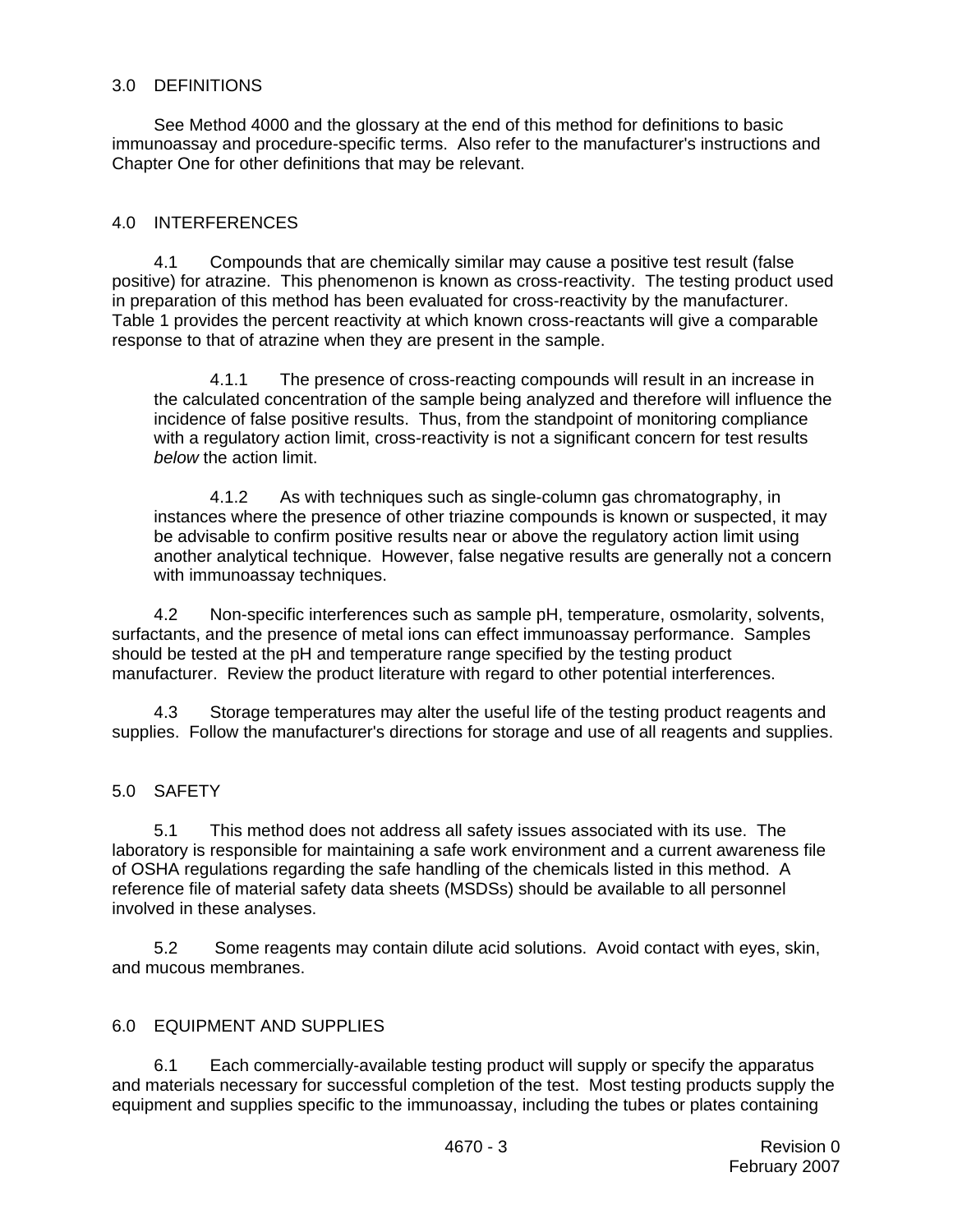the immobilized antibody, and the immunochemical reagents. Do *not* mix the equipment, supplies, and reagents from the testing products for different analytes, or from the testing products from different manufacturers. Testing products contain immunochemical reagents that are evaluated by the manufacturer on a lot-specific basis. Do not mix the reagents from one lot with those from another lot unless expressly allowed by the manufacturer. Other equipment that may be necessary, but is not supplied with the testing product, includes common laboratory items such as precision pipetting devices, vortex mixers, etc.

6.2 The following immunoassay testing product was submitted to and evaluated by EPA, and found by the Agency to meet the performance specifications necessary for its intended application, i.e., drinking water monitoring:

Atrazine RaPID Assay® (Ohmicron Environmental Diagnostics, Inc.).

Additional testing products may be available from other manufacturers or in different formats. As additional testing products are evaluated by EPA and found to provide appropriate performance, information will be made available by the Office of Solid Waste regarding all of those testing products that are capable of meeting the performance requirements for this method. However, this procedure will not be revised solely to include information on such additional testing products. That information will be made available through the OSW Methods Team Website at www.epa.gov/SW-846.

# 7.0 REAGENTS AND STANDARDS

As with the equipment and supplies, each commercially-available testing product will supply or specify the reagents necessary for successful completion of the test. This includes the calibrators (standards) employed in the immunoassay. As noted in Sec. 6.1, do *not* mix the equipment, supplies, and reagents from the testing products for different analytes, or from the testing products of different manufacturers. Store all reagents and standards according to the manufacturer's instructions, and, where applicable, discard any which are past the expiration date assigned by the manufacturer or have been stored outside of the manufacturer's specified temperature range.

In addition, in order to demonstrate the method performance described in Sec. 9.0, the following reagents and standards will be necessary.

7.1 Organic-free reagent water -- All references to water in this method refer to organic-free reagent water, as defined in Chapter One. Organic-free reagent water is used for the preparation of the initial demonstration of capability test, the laboratory control sample, and other quality control tests. These tests are in addition to any control material(s) supplied by the manufacturer.

7.2 Atrazine spiking solution -- a solution of atrazine in a water-miscible solvent is necessary for spiking into organic-free reagent water to prepare the initial demonstration of proficiency test, the laboratory control sample, and other quality control tests. This solution may be provided by the manufacturer. If not provided, the laboratory should prepare a spiking solution or purchase one from a commercial source. Consult the manufacturer's instructions to identify solvents that may interfere with the testing product and do not use them. The concentration of this solution should be approximately 0.3 µg/mL, such that a 100 µL volume spiked into a 10 mL volume of reagent water will yield a concentration of 3  $\mu q/L$ . Other volumes and concentrations may be employed, provided that the laboratory can demonstrate that the volume of solvent used does not affect the test performance and meets the quality objectives of the application for which the test is being used.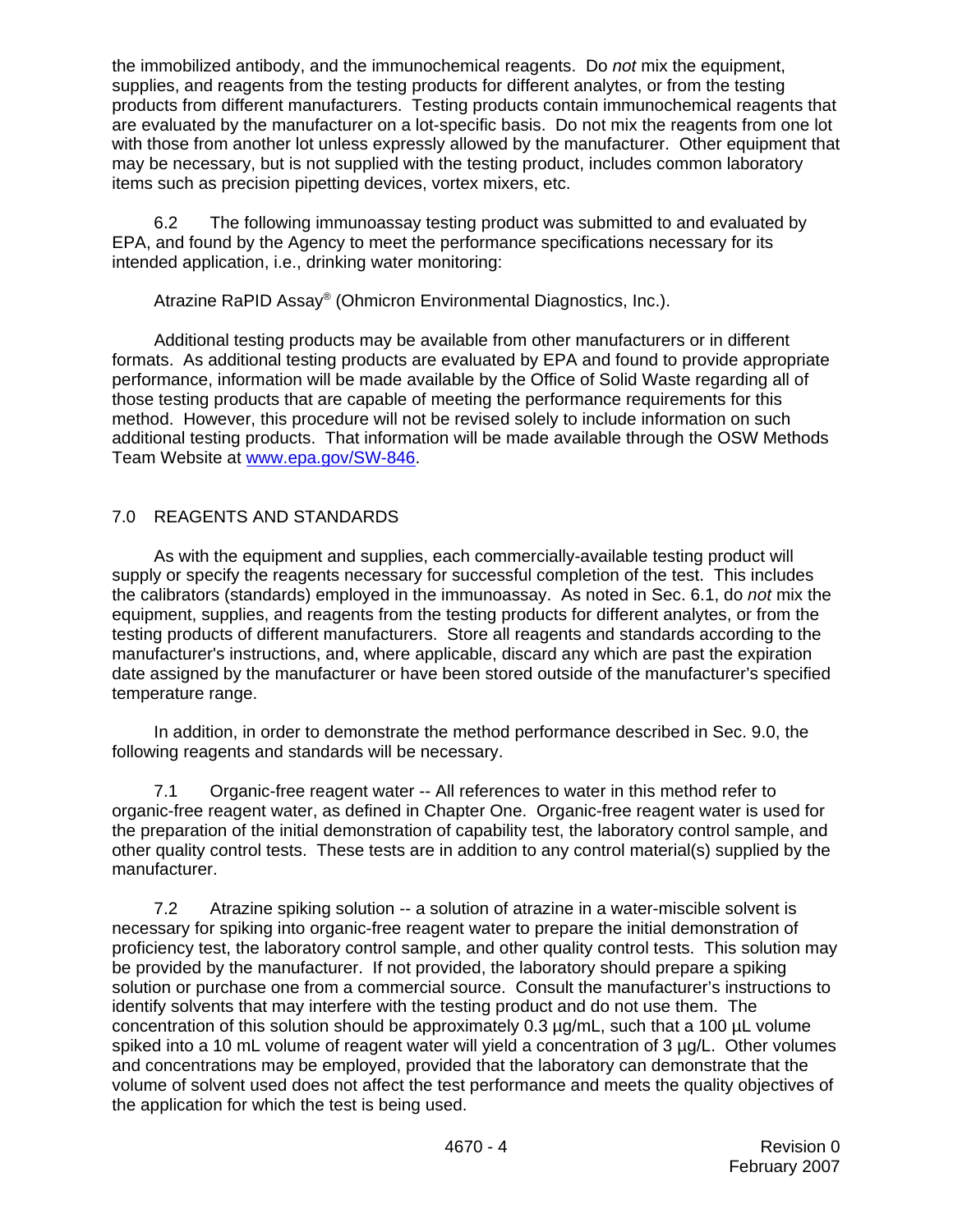7.3 Solutions for adjusting the pH of samples before extraction, where such pH adjustment is specified by the manufacturer.

7.3.1 Sulfuric acid solution (1:1 v/v),  $H_2SO_4$  -- Slowly add 50 mL of  $H_2SO_4$  (sp. gr. 1.84) to 50 mL of organic-free reagent water.

7.3.2 Sodium hydroxide solution (2N), NaOH -- Dissolve 8 g of NaOH in organic-free reagent water and dilute to 100 mL.

## 8.0 SAMPLE COLLECTION, PRESERVATION, AND STORAGE

Sample collection, preservation, and storage considerations may vary by EPA program and may be specified in the regulation that requires compliance monitoring for a given contaminant. Where sample collection and handling considerations are specified in the regulation, follow those directions. Otherwise, use the following sample collection and handling guidelines.

#### 8.1 Sample collection

The immunoassay testing products employ very small (<1 mL) sample volumes. Therefore, sample collection procedures should focus on the volume necessary to ensure that the sample represents the source.

8.1.1 Samples should be collected in pre-cleaned glass containers.

8.1.2 When sampling from a water tap, open the tap and allow the system to flush until the water temperature has stabilized (usually 2 to 5 mins). Adjust the flow to about 500 mL/min, and collect samples from the flowing stream. When sampling from an open body of water, fill the sample container with water from a representative area.

#### 8.2 Sample preservation

8.2.1 If residual chlorine is present, add 80 mg of sodium thiosulfate per liter of sample to the bottle, prior to collecting the sample.

8.2.2 Retard microbiological degradation by adjusting the pH of the samples to <2 with hydrochloric acid at the time of sample collection. Before analysis, readjust the pH of the samples to the pH specified by the manufacturer with 2N NaOH. The pH of the entire collected sample should be adjusted, not just the smaller volume utilized for the analysis.

8.3 Sample storage -- Samples should be stored at #6 EC until analysis, but must be warmed to the temperature specified by the manufacturer for analysis.

#### 9.0 QUALITY CONTROL

9.1 Follow the manufacturer's instructions for the quality control procedures specific to use of the testing product. Also, refer to Chapter One for additional guidance on quality assurance (QA) and quality control (QC) protocols that may be applicable. Any effort involving the collection of analytical data should include development of a structured and systematic planning document, such as a Quality Assurance Project Plan (QAPP) or a Sampling and Analysis Plan (SAP), which translates project objectives and specifications into directions for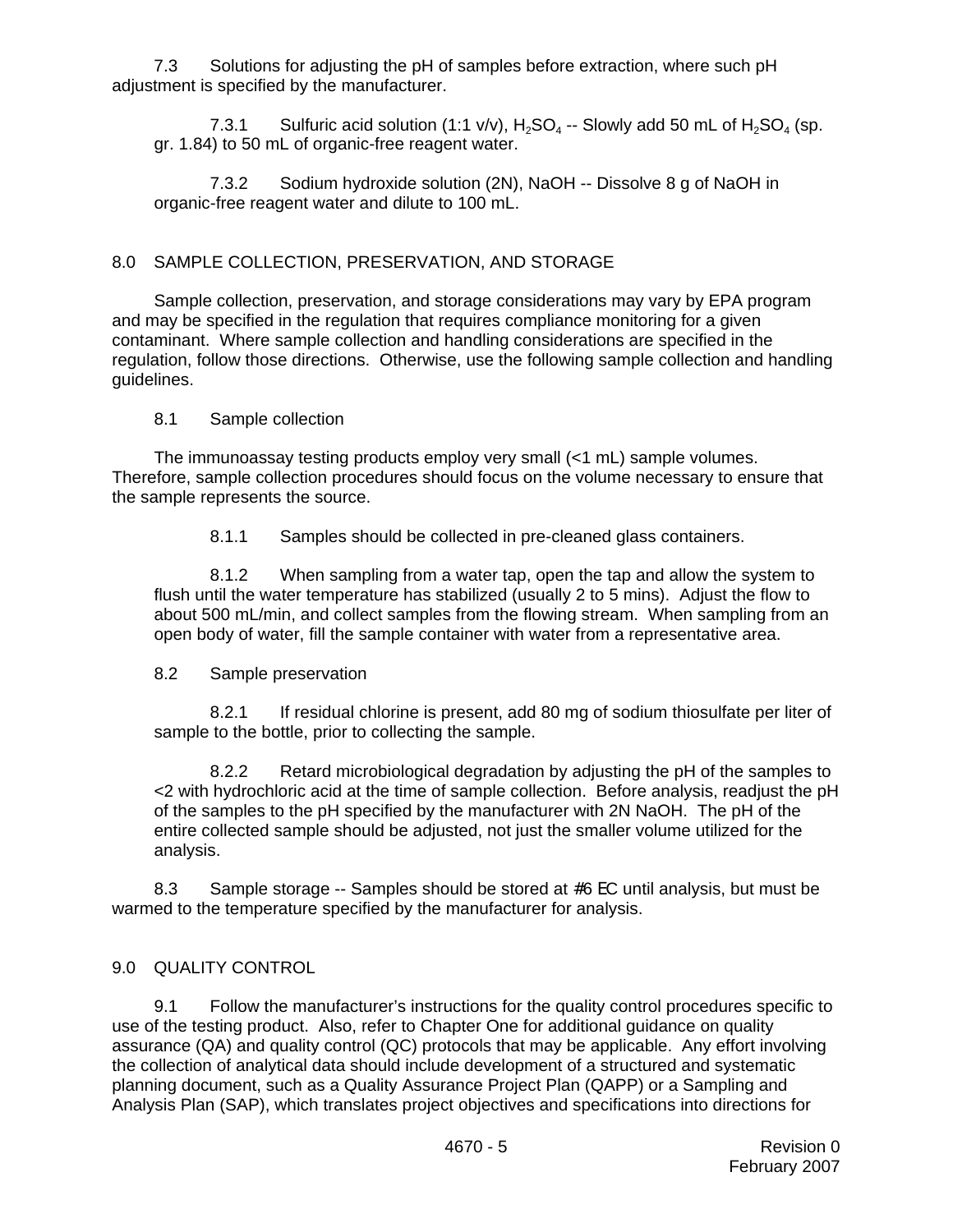those that will implement the project and assess the results. Each laboratory should maintain a formal quality assurance program. The laboratory should also maintain records to document the quality of the data generated. All data sheets and quality control data should be maintained for reference or inspection.

9.2 As noted in Sec. 1.2, the specific formats of the commercially-available testing products vary by manufacturer. As a result, those testing products evaluated and accepted by EPA represent performance-based analytical methods. **Therefore, it is imperative that the manufacturer's instructions and specifications be followed.** Follow the manufacturer's instructions for the testing product being used for quality control procedures specific to the testing product used. The following discussion of quality control requirements relies heavily of the analyst's knowledge and understanding of the manufacturer's instructions.

## 9.3 Routine quality control

Routine quality control procedures associated with this method include the analyses of standards, matrix spike samples, laboratory control samples, method blanks, and duplicate or replicate analyses (as specified by the manufacturer). All of the analyses described below must be conducted simultaneously, e.g., as part of the same batch of samples. A batch of samples consists of up to 20 field samples prepared and analyzed at the same time, *or* the maximum number of samples that can be analyzed along with the standards, controls, and other analyses specified by the manufacturer using a single testing product, *whichever is fewer*. The batch must include any duplicate or replicate analyses as well as all additional quality control tests specified by the manufacturer.

9.3.1 Calibration standards must be analyzed concurrently with each batch of samples processed.

9.3.2 Matrix spike (MS) samples should be analyzed with each batch of samples processed. The matrix spike samples should contain atrazine at the regulatory limit of interest (e.g., the MCL for the Drinking Water Program). The sample chosen for spiking should be representative of the field samples being analyzed.

9.3.3 The analyst must evaluate the accuracy of the assay by analyzing a laboratory control sample (LCS) consisting of organic-free reagent water sample spiked at the regulatory limit of concern for atrazine. Under the Drinking Water Program, the LCS must be spiked at 3 µg/L (the MCL for atrazine) with the spiking solution in Sec. 7.2. The mean recovery (bias) of the assay must be between 80 - 120%. If the manufacturer does not supply the spiking solution described in Sec. 7.2, or if another regulatory limit is relevant, then the laboratory is responsible for purchasing or preparing an appropriate spiking solution and performing this test. An LCS must be prepared and analyzed with each batch of samples analyzed, or per manufacturer's instructions.

NOTE: Spiking at 3 µg/L may require that the sample be diluted to be within the calibration range for some testing products, however, it provides data regarding the bias (if any) at the regulatory threshold, as well as indications of the analyst's proficiency at making dilutions.

9.3.4 A method blank, consisting of a volume of organic-free reagent water (see 7.1) equal to that of a field sample, must be analyzed with each batch of samples processed. The method blank should not contain any detectable atrazine.

9.3.5 Samples should be analyzed in duplicate or triplicate, as instructed by the manufacturer. The number of replicate analyses is specified by the manufacturer, and is a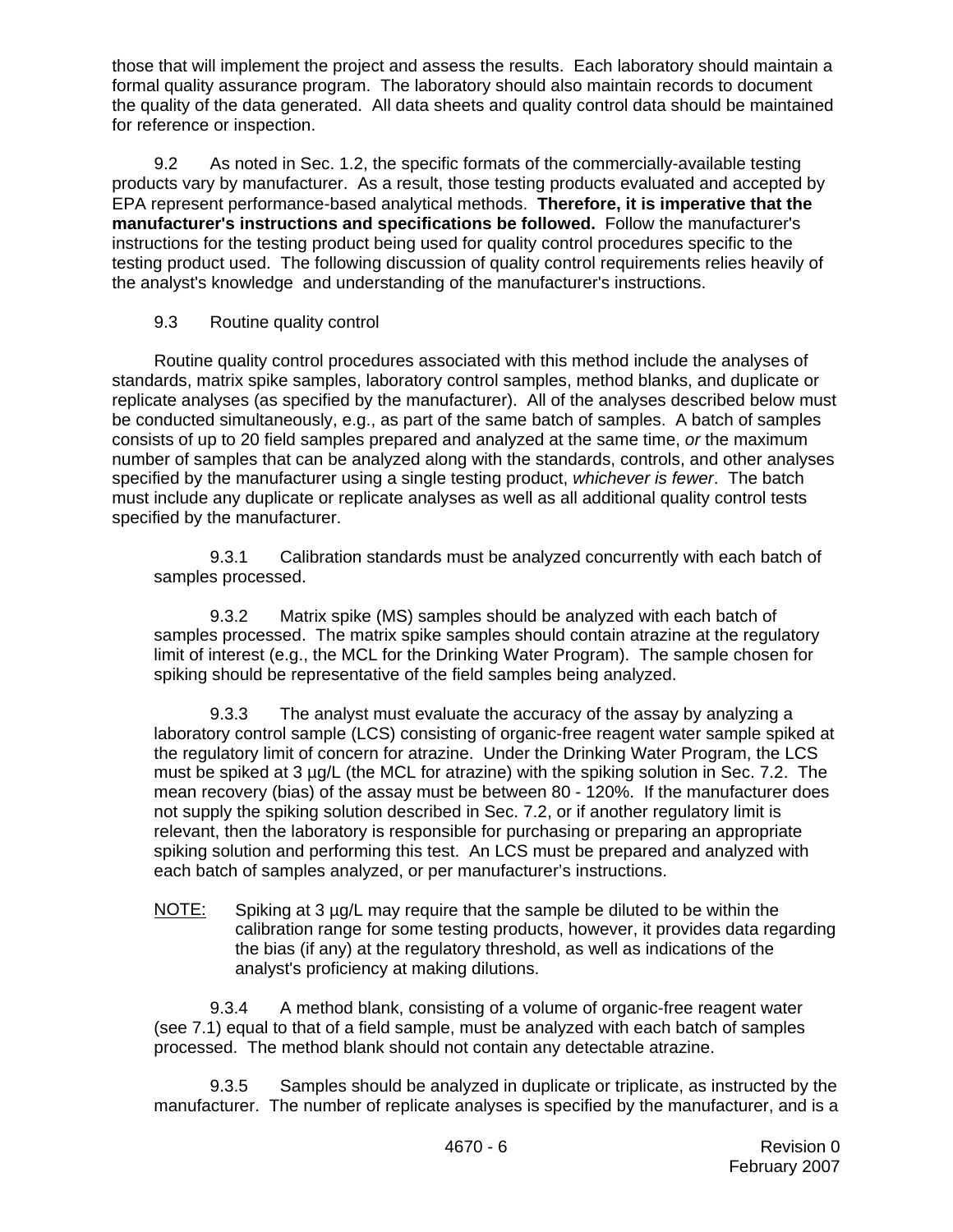function of the overall precision of the particular testing product. If the manufacturer determines that, in order to achieve the precision claimed by the manufacturer, a given number of replicate analyses must be performed, then the laboratory must employ the specified number of replicate analyses.

## 9.4 Sample dilutions

If the sample concentration is outside of the calibrated range demonstrated by the initial calibration and as specified by the manufacturer, then the sample must be diluted to within the calibration range and retested. As employed in these testing products, the calibration range specified by the manufacturer is based on a  $B/B_0$  in the 0.2 - 0.8 (20 - 80%) range. Given the nature of the competitive immunoassay, the sample cannot be diluted *after* color development. Thus, a diluted aliquot of the original sample must be prepared and analyzed.

- NOTE: The B/B<sub>0</sub> range of 0.2 0.8 is *narrower* than the simple concentration range of the calibration standards. Therefore, the decision to dilute a sample for reanalysis must be based on an evaluation of the B/B<sub>0</sub> value of the sample, and *not* on a simple comparison of the concentration in the sample and the highest standard in the calibration.
	- 9.5 Initial demonstration of proficiency

Each laboratory must demonstrate initial proficiency with the testing product that it utilizes, by generating data of acceptable accuracy and precision for a reference sample containing atrazine in a clean matrix. The laboratory must also repeat this demonstration whenever new staff are trained or significant changes in instrumentation are made.

9.5.1 Prepare the reference sample from a spiking solution containing the analyte of interest (see Sec. 7.2). Given the very small sample volume designated for the immunoassay, a single 10-mL aliquot will provide sufficient volume for multiple tests and will minimize the difficulties involved in spiking small volumes of organic-free reagent water. Prepare a new aliquot each time the initial demonstration is to be performed.

9.5.2 Prepare an aliquot of organic-free reagent water, spiking it with the solution in Sec. 7.2 to yield a concentration of 3 µg/L. Mix the aliquot well and allow the spiked sample to stand for at least one hour.

9.5.3 Analyze at least four replicate subsamples of the spiked organic-free reagent water aliquot using the same procedures used to analyze actual samples (Sec. 11.0). Analyze the number of replicates of each subsample specified by the manufacturer, e.g., if the manufacturer specifies triplicate analyses of samples, then analyze 12 replicates (4 x 3) of the spiked sample.

9.5.4 Calculate the mean recovery  $(\triangle x)$ , and the standard deviation of the recoveries using the total number of replicate results, as described in Sec. 11.14.

9.5.5 Given the total number of replicate analyses performed, the mean recovery  $(x)$  should be in the range of 90 - 110% and the relative standard deviation should be no more than 10% of the mean recovery. If the results fall outside of these acceptance limits, recheck all calculations. If no errors are found, repeat the demonstration until the specifications are met.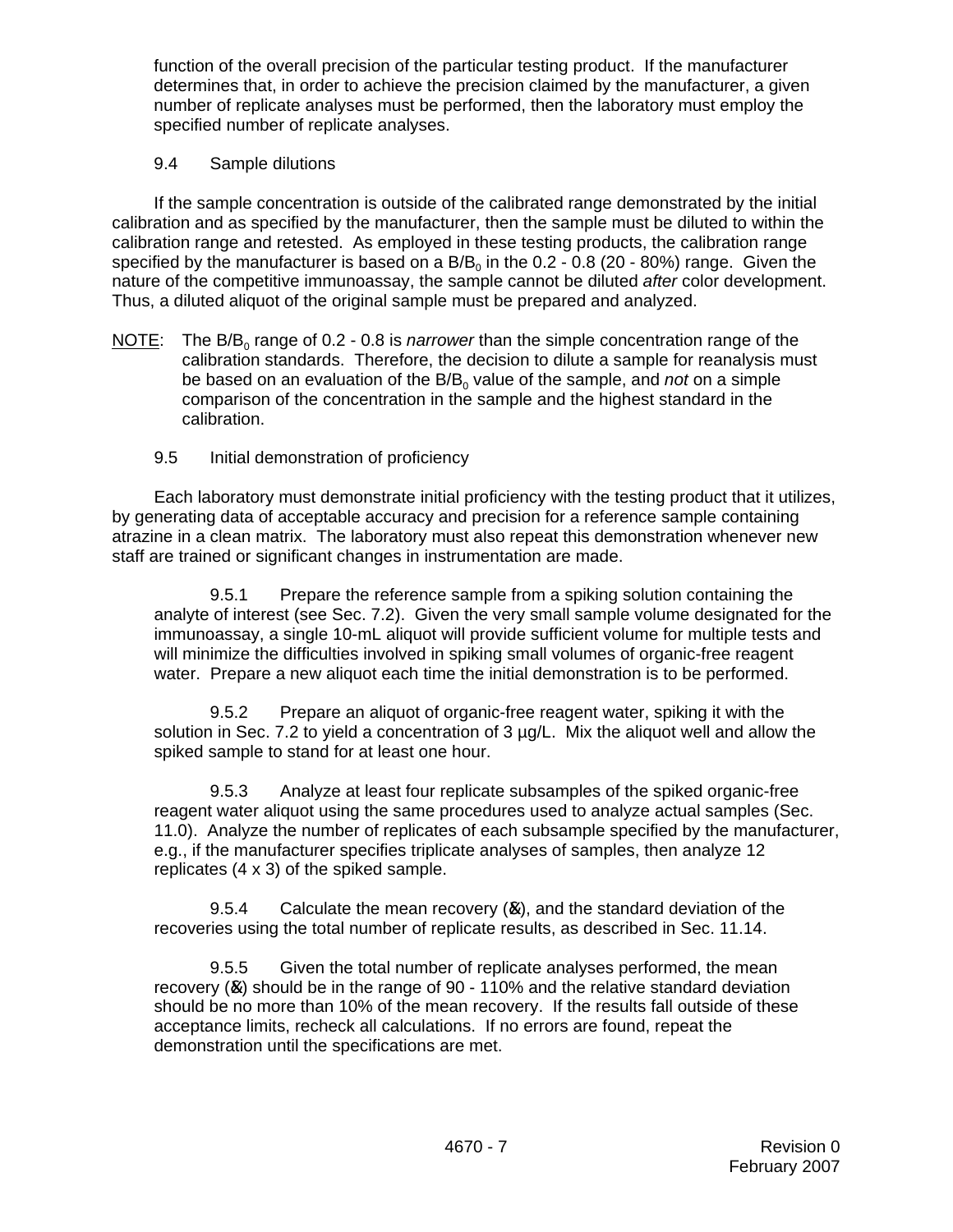9.6 Other quality control considerations

9.6.1 Do not use testing products past their expiration date.

9.6.2 Do *not* mix the equipment, supplies, and reagents from the testing products for different analytes, or from the testing products from different manufacturers.

9.6.3 Use the testing products within the storage temperature and operating temperature limits specified by the manufacturer.

## 10.0 CALIBRATION AND STANDARDIZATION

See Secs. 11.2 through 11.5 for calibration information related to this method.

#### 11.0 PROCEDURE

Follow the manufacturer's instructions for the test being used. These instructions are summarized below, however, given the difference in test formats and reagents, the discussion is generic in nature. Where the manufacturer's instructions contradict these instructions or where these instructions do not apply to a specific testing product, **follow the manufacturer's instructions.**

#### 11.1 Prepare the samples and standards

11.1.1 Bring samples, controls, and reagents to ambient temperature. Verify that the ambient temperature is consistent with the manufacturer's recommendations and limitations for this method. Do not attempt to perform tests outside of the temperature range specified by the manufacturer.

11.1.2 Check the pH of the samples. If necessary, adjust the pH to the range specified by the manufacturer, using 2N NaOH.

#### 11.2 Initial calibration

The analyst must perform an initial calibration. This calibration is performed concurrently with the analysis of samples.

11.2.1 The initial calibration must consist of standards (calibrators) at a minimum of three concentrations that describe the quantitation range of the assay and should preferably span the regulatory limit of interest (e.g., for drinking water, the maximum contaminant level [MCL] is 3.0  $\mu$ g/L). The standards must fall within the B/B<sub>0</sub> range of 0.2 to 0.8. The calibrators are generally provided by the product manufacturer. Calibration curves where all the calibrators are below the regulatory limit are allowed, but dilution and reanalysis of samples will be necessary when the sample concentration is near the regulatory limit. Calibration curves where *all* the calibrators are *above* the applicable regulatory limit may *not* be employed for compliance monitoring.

11.2.2 The testing product must also contain a "zero standard" or diluent solution that contains none of the target analytes. This solution is used to generate the  $B_0$  value, but must not be used as one of the three standards required in Sec. 11.1.1.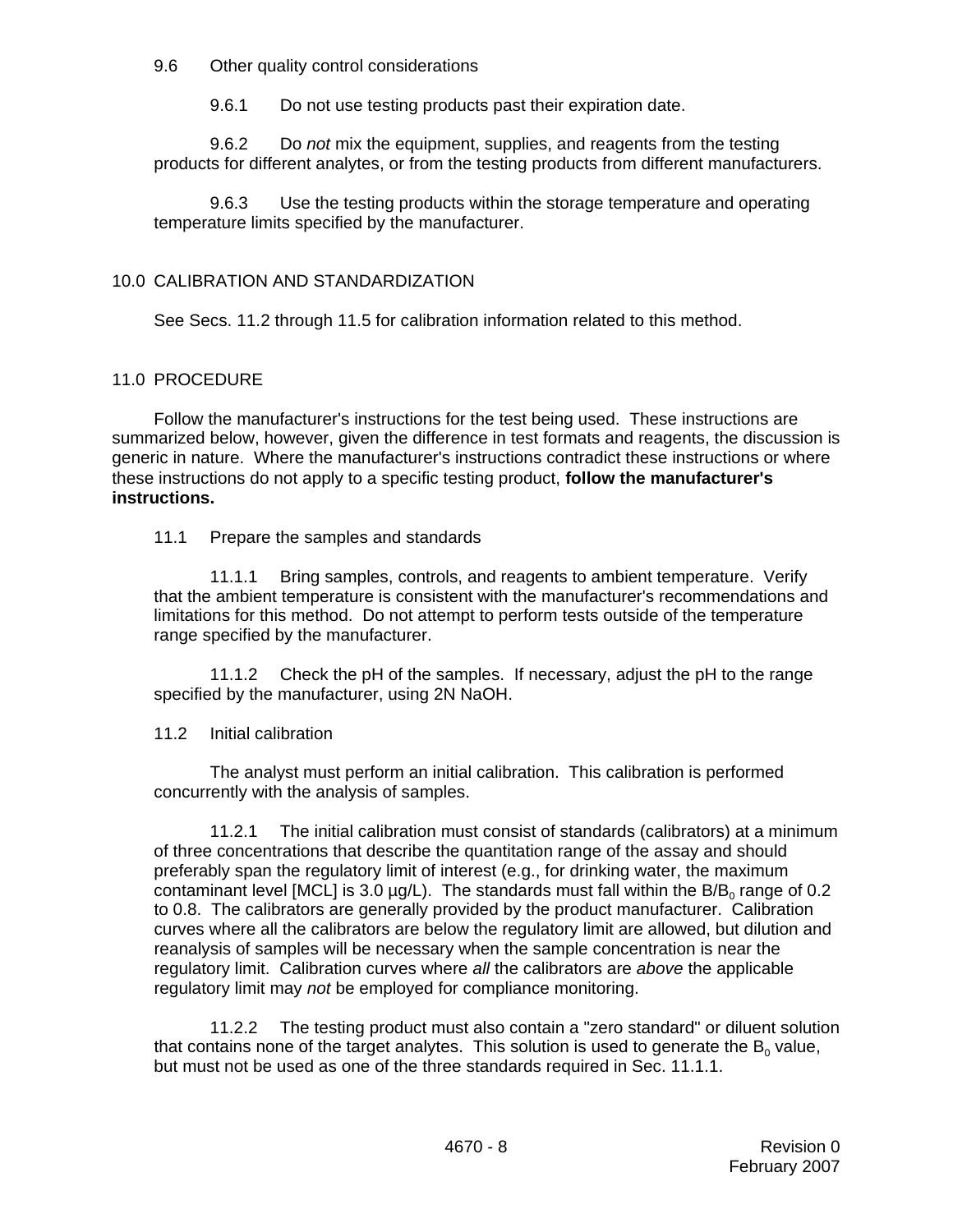11.2.3 When the entire dose response of a competitive immunoassay testing product (the absorbance of the solution or other signal specified by the manufacturer) is plotted on the y-axis against the concentration of the calibration standard on the x-axis, the resulting calibration curve will be hyperbolic when plotted on rectilinear paper, sigmoidal when plotted on semi-log paper, and linear when a Logit-log transformation of the data is employed and plotted on rectilinear paper. In addition, since the immunoassay is competitive, the blank (zero standard) will yield the highest response, with the color development inversely proportional to the standard concentration.

A plot of either the Logit  $B/B<sub>0</sub>$  or the Logit of the signal (absorbance units) versus the natural log of concentration is a widely used representation of the calibration data that generally yields a linear response curve. It is the basis of most computerized data analysis algorithms for competitive binding assays. The Logit  $B/B<sub>0</sub>$  is calculated according to the following formula:

$$
\text{Logit (B/B0)} \quad \text{log}_e \left( \frac{\frac{B}{B_0}}{1 \text{ \& } \frac{B}{B_0}} \right) \quad \text{log}_e \left( \frac{B}{B_0 \text{ \& } B} \right)
$$

where:

 $log_e$  = Natural log or logarithm base e<br>B = Response of the standard or sa  $=$  Response of the standard or sample  $B_0$  = Response of the zero standard

When Logit  $B/B_0$  is plotted against the natural log (log.) of concentration, the results approximate a straight line with a negative slope (see Figure 1c). The transformed calibration data can then be characterized by the slope, intercept, correlation coefficient, and standard error of the line. The following sections describe the use of the Logit-log transformation of the data to prepare a calibration curve. Manufacturers may provide software that performs these calculations and, if provided, such software should be employed according to the manufacturer's instructions.

11.2.3.1 The commercially-available testing products may specify the analysis of standards in duplicate, or even in triplicate in some testing products. Thus, a three-point initial calibration may generate six to nine calibration points. Calculate the mean response (absorbance) at each concentration, and use this in all subsequent calculations.

11.2.3.2 Following the Logit  $B/B<sub>0</sub>$  and log transformations described in Sec. 11.2.3, construct a first order regression line (e.g.,  $y = mx + b$ ) using Logit  $B/B_0$  as the dependent variable (y-axis) and the log<sub>e</sub> concentration as the independent variable (x-axis). Since the slope of the line is negative, the regression cannot be forced through the origin, as the zero standard will yield the highest response and a value of 1.0 for  $B/B_0$ . The standards used to construct the regression line all must have  $B/B<sub>0</sub>$  values (prior to the Logit transformation) that fall within the 0.2-0.8 range.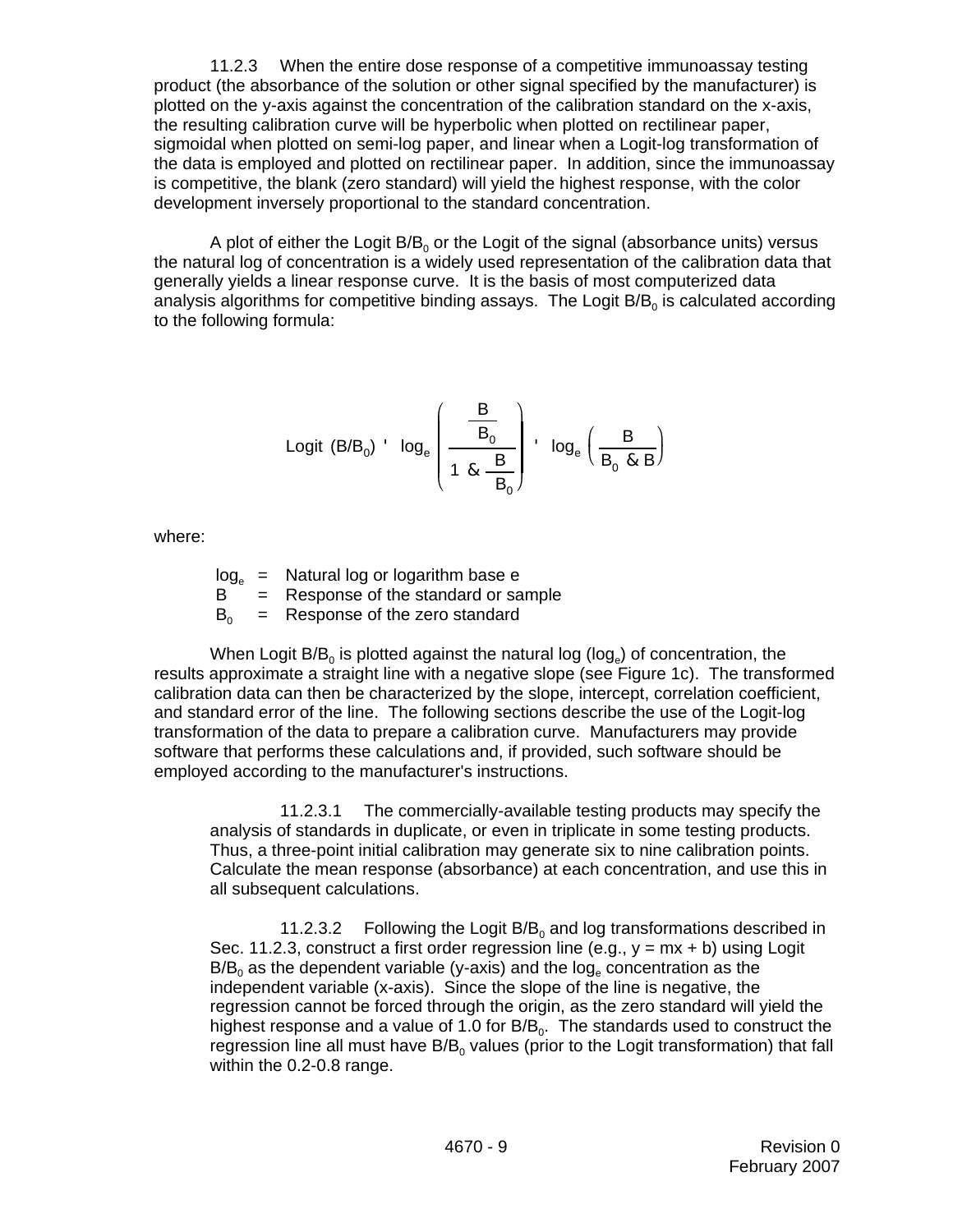The correlation coefficient of the regression (r) must be at least 0.98 in order to employ the calibration curve (manufacturers may provide more stringent linearity requirements for their testing products). If r is less than 0.98, check the expiration dates of all reagents, review the procedures to ensure that all standards were incubated for the same time specified by the manufacturer, and perform a new calibration.

11.3 By convention, the working range of an immunoassay calibration curve is defined as the range of B/B<sub>0</sub> from 0.2 to 0.8 (or %B/B<sub>0</sub> from 20% to 80%). Samples may be quantitated only within the working range of the curve.

11.4 As noted in Sec. 9.0, a new initial calibration curve must be constructed with each batch of samples assayed.

11.5 Calibration verification

Calibration verification is not performed in the traditional sense because the initial calibration standards are analyzed with each batch of samples each time the analyses are performed.

11.6 Prepare the spectrophotometer, photometer, or signal measurement equipment specified by the manufacturer.

#### 11.7 Assay samples

11.7.1 Dispense the standards, controls, and samples into the container specified by the manufacturer. Be certain to include the replicate analyses specified by the manufacturer and the routine quality control samples described in Sec. 9.3.5 (also in replicate if samples are analyzed in replicate). Determine the maximum number of standards, controls, and samples that can be analyzed simultaneously and limit the number of field samples accordingly.

11.7.2 Dispense the enzyme conjugate reagent into each container as specified by the manufacturer.

11.7.3 Dispense the antibody capture reagent (where appropriate) as specified by the manufacturer.

11.7.4 Immunoassay methods employ kinetic and chromogenic reactions that are temperature sensitive. As a result, take care to perform the assay in the temperature range recommended by the manufacturer. Failure to follow temperature recommendations can lead to anomalous test results.

CAUTION: Do not attempt to process more samples simultaneously than specified by the manufacturer, as the additional processing time will lead to different incubation times for the samples and standards being tested and will produce erroneous results.

11.7.5 Wash each tube or well with washing reagents, as directed by the manufacturer.

11.7.6 Dispense the signal generating and signal terminating reagents (e.g., substrate/chromogen reagent and stop solutions) to each container in accordance with the manufacturer's instructions. Pay careful attention to the incubation times specified by the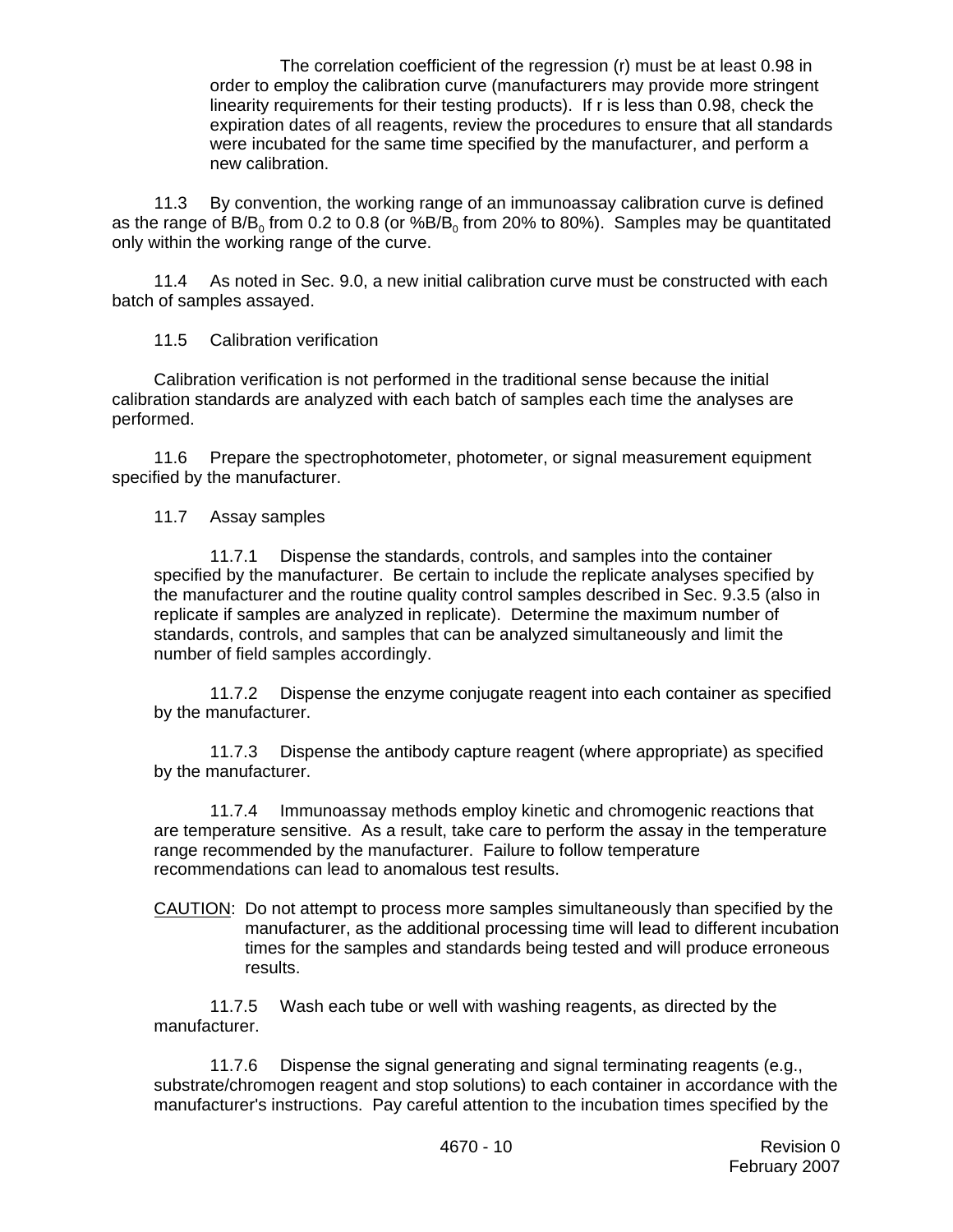manufacturer. Failure to follow incubation time recommendations can lead to erroneous results.

11.7.7 Interpret the test results within the time specified by the manufacturer. Follow the manufacturer's instructions for determining the sample concentration. For instance, read absorbance values (or optical density) at wavelength(s) specified by the manufacturer. Follow the manufacturer's quality control and data acceptance instructions.

11.8 As with the specific formats of the testing products and the reagents and supplies, the specifics of the applicable calculations may vary by manufacturer. Some testing products may provide measuring devices such as optical density readers or spectrophotometers and may include software for performing all the necessary calculations. Other testing products may require the analyst to plot results manually, using graph paper that may or may not be provided with the testing product, and determine sample results by interpolation from a standard curve. Whichever approach is used, the laboratory records (bench notes, etc.) should clearly indicate how the results were obtained and records specific to each determination, whether in hard copy or in electronic form, should be retained by the laboratory to substantiate the results.

11.9 Follow the manufacturer's instructions regarding calculation of all testing product results. Use the calibration curve generated concurrently with the sample analyses.

11.10 Where replicate test results are generated for samples or standards, calculate the mean concentration  $(\mathbf{R})$  as:

mean concentration 
$$
\overline{C}
$$
  $\frac{\int_{1}^{n} C_i}{n}$ 

where  $\mathsf{C}_\mathsf{i}$  is the concentration in each replicate and n is the number of replicate analyses.

11.11 For duplicate test results, calculate the relative percent difference (RPD) according to the following equation:

$$
\text{RPD} \quad \frac{\begin{vmatrix} C_1 & \& C_2 \end{vmatrix}}{\begin{vmatrix} C_1 & \& C_2 \end{vmatrix}} \times 100
$$

where  $C_1$  and  $C_2$  are the concentrations of the two replicate determinations.

11.12 When the manufacturer's instructions specify the analyses of three or more replicates, calculate the standard deviation (SD) and the relative standard deviation (RSD) of the replicate results for each sample, according to the following equations: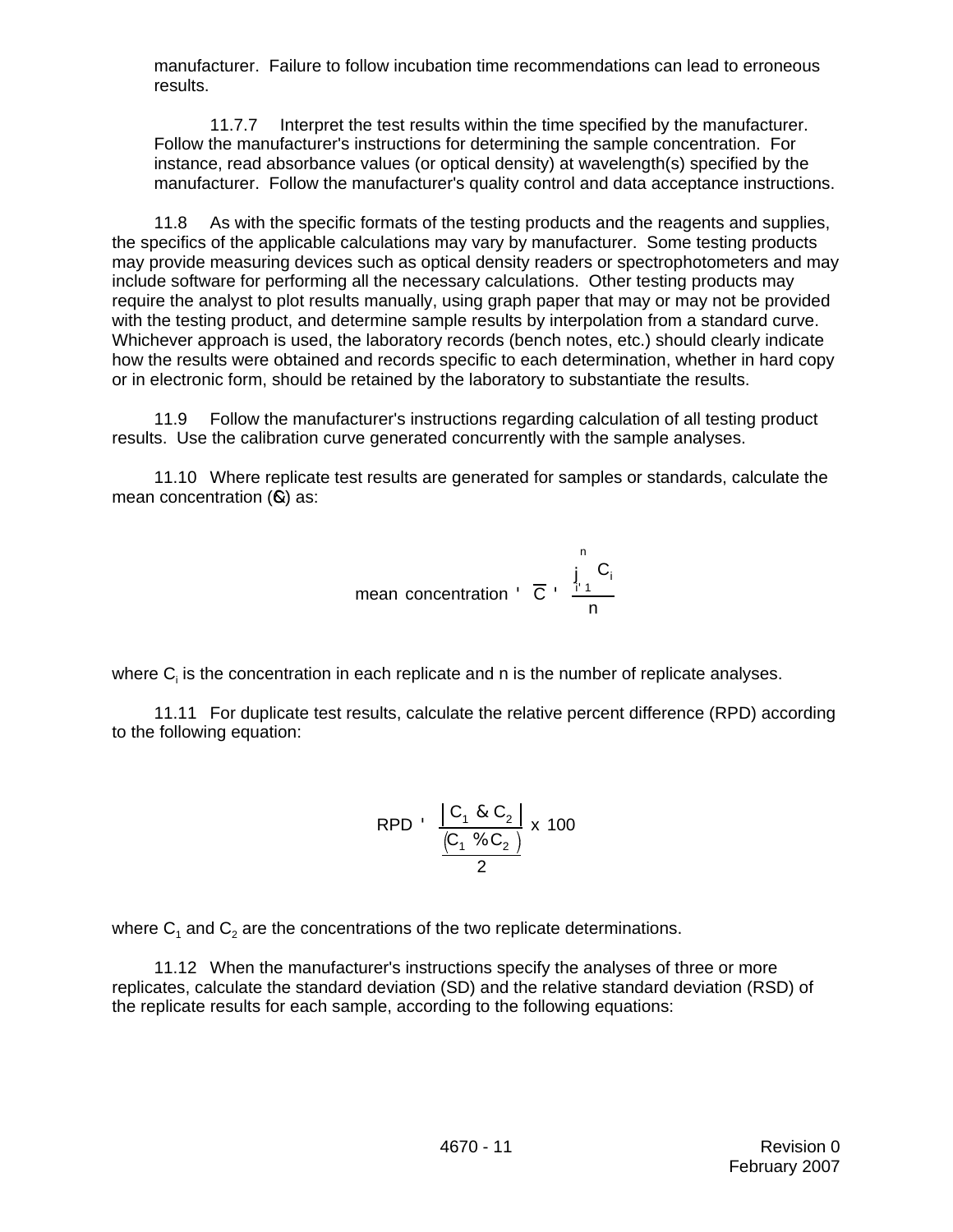$$
SD \t\left(\n\begin{array}{ccc}\n0 & C_1 & \Delta\overline{C} \\
\frac{\overline{P}^1}{11} & \Delta\overline{C} & \Delta\overline{C}\n\end{array}\n\right)
$$
\n
$$
RSD \t\frac{SD}{\overline{C}} \times 100
$$

where  $C_i$  is the concentration in each replicate,  $\clubsuit$  is the mean concentration, and n is the number of replicate analyses.

11.13 Accuracy is estimated from the recovery of spiked analytes from the matrix of interest. Laboratory performance in a clean matrix is estimated from the recovery of analytes in the LCS. Calculate the recovery of each spiked analyte in the matrix spike, matrix spike duplicate (if performed) and LCS according to the following formula.

$$
\text{Recovery} \quad \%R \quad \frac{C_s \& C_u}{C_n} \times 100
$$

where:

- $C_{\rm s}$  = Measured concentration of the spiked sample aliquot
- $C_{u}$  = Measured concentration of the unspiked sample aliquot (use 0 for the LCS)

 $C_n$  = Nominal (theoretical) concentration of the spiked sample aliquot

11.14 For the initial demonstration of proficiency (Sec. 9.5) calculate the mean recovery (&X), and the standard deviation of the recoveries, using the results from all replicate analyses of the four subsamples. Use the equation in Sec. 11.12 for standard deviation, substituting recovery for concentration.

## 12.0 DATA ANALYSIS AND CALCULATIONS

See Secs. 11.8 through 11.14 for information on data analysis and calculations.

#### 13.0 METHOD PERFORMANCE

13.1 Performance data and related information are provided in SW-846 methods only as examples and guidance. The data do not represent required performance goals for users of the methods. Instead, performance goals should be developed on a project-specific basis, and the laboratory should establish in-house QC performance criteria for the application of this method. These performance data are not intended to be and must not be used as absolute QC acceptance criteria for purposes of laboratory accreditation.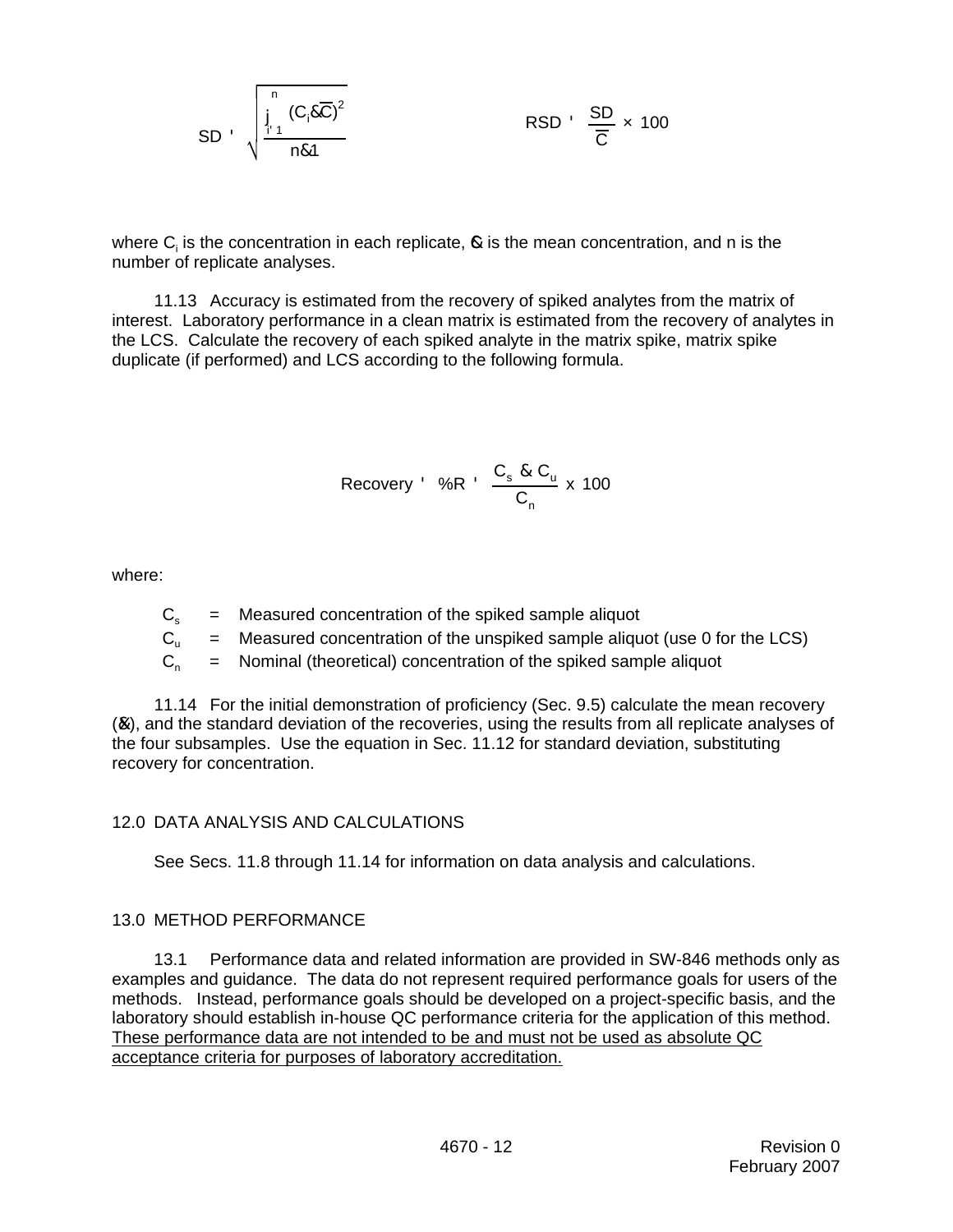13.2 In the case of this method (which may be used in either the field or the laboratory), any test kits used must be able to meet the performance specifications for the intended application. Also, follow the manufacturer's instructions for quality control procedures specific to the test kit used. Required performance criteria for a particular testing product may be included in the manufacturer's instructions.

13.3 Table 1 summarizes the cross-reactivity of other triazines relative to atrazine for the testing product listed in Sec. 6.2. Other testing products may have different cross-reactivity characteristics.

13.4 Table 2 summarizes the example results of a collaborative study of the immunoassay testing product described in Sec. 6.2 conducted under the auspices of the AOAC and described in Reference 3. These data are provided for guidance purposes only.

13.5 Figure 1 (1a - 1c) provides three example graphical representations of the calibration of atrazine using a competitive binding immunoassay such as those described here. These data are provided for guidance purposes only.

## 14.0 POLLUTION PREVENTION

14.1 Pollution prevention encompasses any technique that reduces or eliminates the quantity and/or toxicity of waste at the point of generation. Numerous opportunities for pollution prevention exist in laboratory operation. The EPA has established a preferred hierarchy of environmental management techniques that places pollution prevention as the management option of first choice. Whenever feasible, laboratory personnel should use pollution prevention techniques to address their waste generation. When wastes cannot be feasibly reduced at the source, the Agency recommends recycling as the next best option.

14.2 For information about pollution prevention that may be applicable to laboratories and research institutions consult *Less is Better: Laboratory Chemical management for Waste Reduction* available from the American Chemical Society, Department of Government Relations and Science Policy, 1155 16th Street, NW, Washington, DC, 20036, http://www.acs.org.

#### 15.0 WASTE MANAGEMENT

The Environmental Protection Agency requires that laboratory waste management practices be conducted consistent with all applicable rules and regulations. The Agency urges laboratories to protect the air, water, and land by minimizing and controlling all releases from hoods and bench operations, complying with the letter and spirit of any sewer discharge permits and regulations, and by complying with all solid and hazardous waste regulations, particularly the hazardous waste identification rules and land disposal restrictions. For further information on waste management, consult *The Waste Management Manual for Laboratory Personnel* available from the American Chemical Society at the address listed in Sec. 14.2.

#### 16.0 REFERENCES

1. W. O. Dell and P. Franchimont, "Principles of Competitive Protein-Binding Assays," John Wiley and Sons, New York, 1983.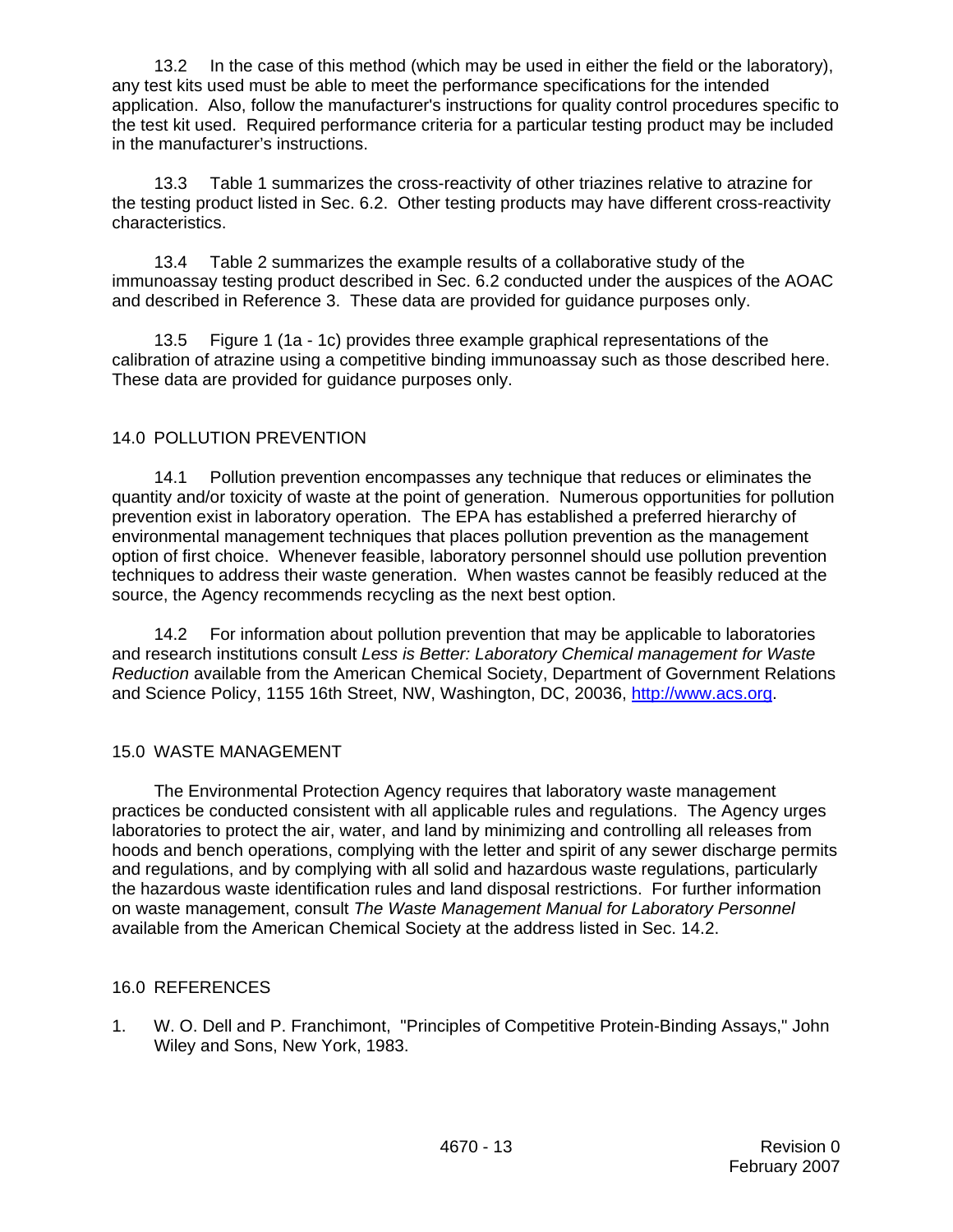- 2. "Immunoassay Analysis and GC/MS Confirmation for Residues of Atrazine in Water Samples from a Field Study Conducted by the State of Wisconsin," Project No. 101174, Report No. ABR-91069, CIBA-GEIGY Corporation, April 6, 1992.
- 3. M. C. Hayes, S. W. Jourdan and D. P. Herzog, "Determination of Atrazine in Water by a Magnetic Particle Immunoassay: Collaborative Study," *JAOAC*, 79(2): 530-538, 1996.
- 4. F. M. Rubio, J. M. Itak, A. M. Scutellaro, M. Y. Selisker and D. P. Herzog, "Performance Characteristics of a Novel Magnetic-particle-based Enzyme-linked Immunosorbent Assay for the Quantitative Analysis of Atrazine and Related Triazines in Water Samples," *Food & Agricultural Immunology*, 3: 113-125, 1991.
- 5. B. Gruessner, N. C. Shambaugh and M. C. Watzin, "Comparison of an Enzyme Immunoassay and Gas Chromatography/Mass Spectrometry for the Detection of Atrazine in Surface Waters," *Environmental Science and Technology*, 29: 251-254, 1995.

#### 17.0 TABLES, DIAGRAMS, FLOWCHARTS, AND VALIDATION DATA

The following pages contain the tables and figures referenced by this method. A glossary follows the tables and figures.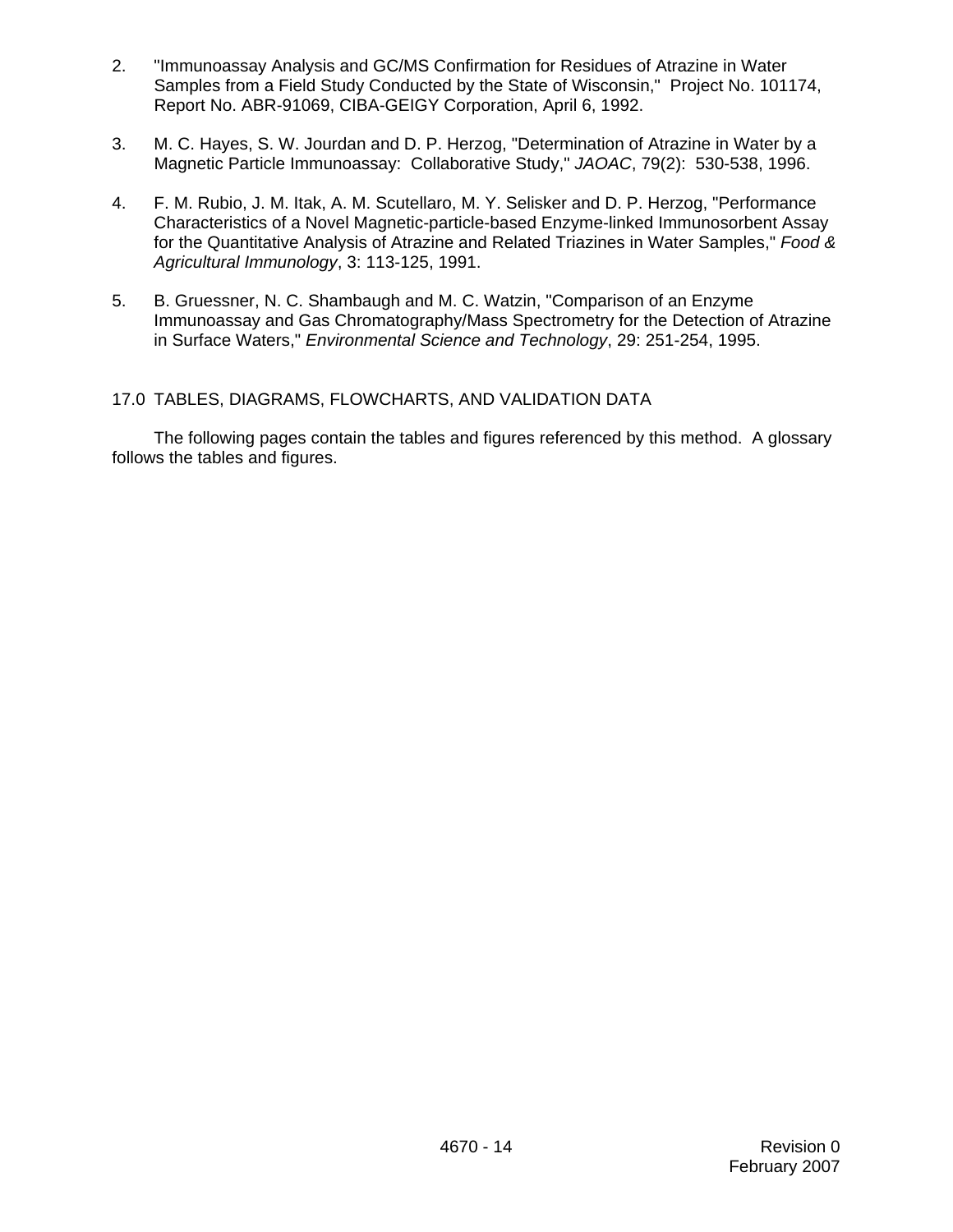# TABLE 1

| Compound                  | CAS#       | <b>Percent Reactivity</b><br>Relative to Atrazine |  |
|---------------------------|------------|---------------------------------------------------|--|
| Atrazine                  | 1912-24-9  | 100                                               |  |
| Ametryn                   | 834-12-8   | 185                                               |  |
| Prometryn                 | 7287-19-6  | 113                                               |  |
| Propazine                 | 139-40-2   | 97                                                |  |
| Prometon                  | 1610-18-0  | 32                                                |  |
| De-ethylated atrazine     | 6190-65-4  | 22                                                |  |
| Simazine                  | 122-34-9   | 15                                                |  |
| Terbutryn                 | 886-50-0   | 13                                                |  |
| Terbuthylazine            | 5915-41-3  | 5                                                 |  |
| Hydroxy atrazine          | 2163-68-0  | 0.5                                               |  |
| De-isopropylated atrazine | 1007-28-9  | 0.3                                               |  |
| Cyanazine                 | 21725-46-2 | < 0.1                                             |  |

# CROSS-REACTIVITY OF RaPID ASSAY TO RELATED COMPOUNDS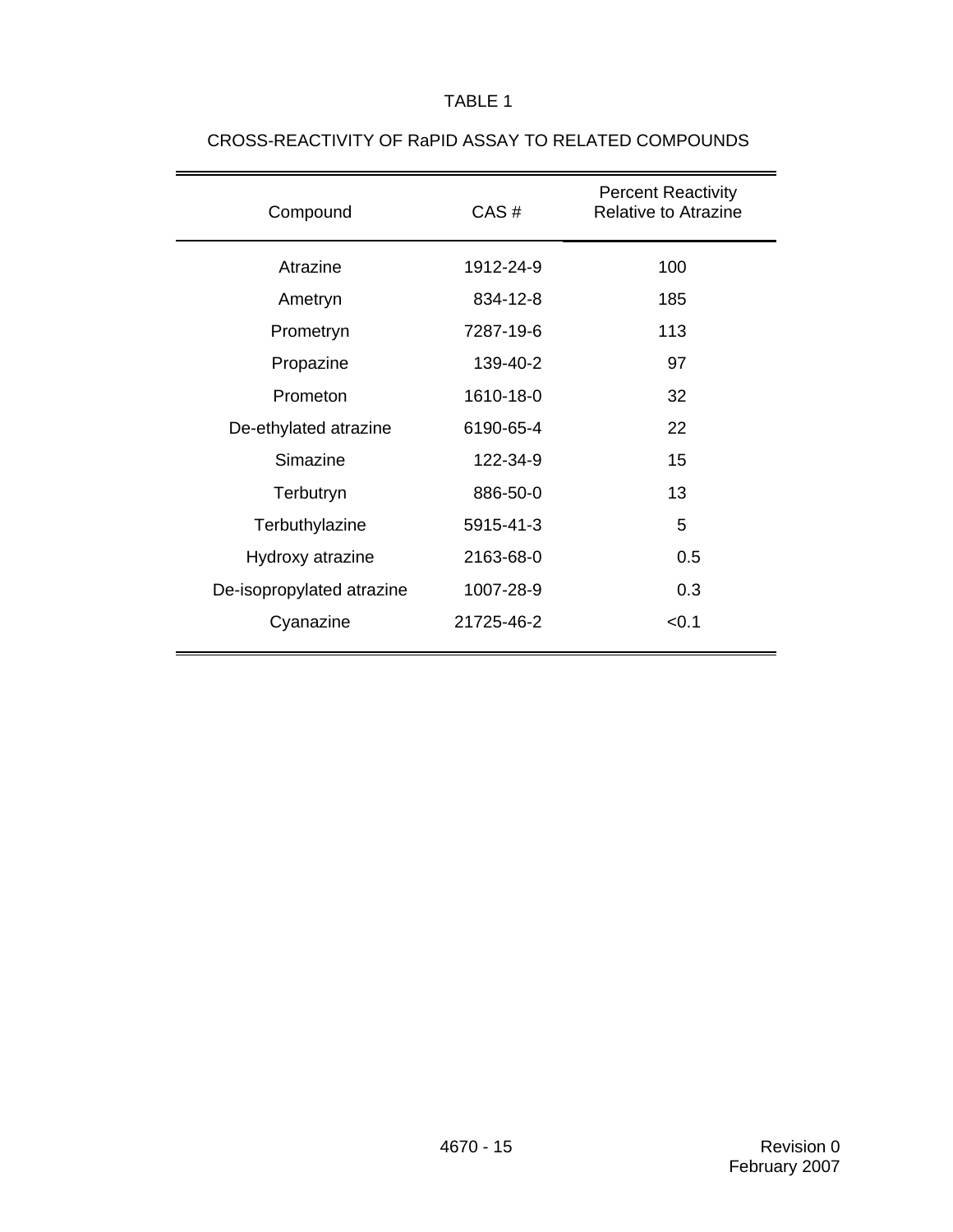#### TABLE 2

| Sample Type                | Spike<br>Conc.<br>$(\mu g/L)^1$ | n  | Mean<br>Conc.<br>$(\mu g/L)$ | Single<br>Analyst<br><b>RSD</b> | Overall<br><b>RSD</b> | Recovery<br>$(%)^2$      |
|----------------------------|---------------------------------|----|------------------------------|---------------------------------|-----------------------|--------------------------|
| <b>Reagent Water</b>       | 0.00                            | 14 | 0.02                         |                                 |                       |                          |
| <b>Municipal Tap Water</b> | 0.00                            | 14 | 0.02                         | --                              |                       |                          |
|                            | 0.15                            | 14 | 0.16                         | 19.1                            | 39.6                  | 107                      |
|                            | 1.00                            | 13 | 1.13                         | 9.09                            | 15.6                  | 113                      |
|                            | 3.00                            | 14 | 2.85                         | 9.08                            | 9.08                  | 95                       |
| <b>Well Water</b>          | 0.00                            | 14 | 0.00                         |                                 |                       |                          |
|                            | 0.15                            | 13 | 0.15                         | 16.6                            | 43.4                  | 100                      |
|                            | 1.00                            | 14 | 1.05                         | 9.53                            | 11.5                  | 105                      |
|                            | 3.00                            | 14 | 2.88                         | 9.95                            | 9.95                  | 96                       |
| Surface Water              | 0.00                            | 14 | 0.02                         |                                 | --                    |                          |
|                            | 0.15                            | 14 | 0.17                         | 27.7                            | 39.0                  | 113                      |
|                            | 1.00                            | 14 | 1.06                         | 8.22                            | 16.2                  | 106                      |
|                            | 3.00                            | 13 | 3.44                         | 11.7                            | 19.1                  | 114                      |
| <b>Field-Contaminated</b>  | 0.00                            | 14 | 0.24                         | 29.9                            | 35.8                  |                          |
| Sample 1                   | 0.60                            | 14 | 0.93                         | 9.27                            | 17.9                  | 115                      |
|                            | 2.00                            | 14 | 2.19                         | 9.13                            | 13.8                  | 98                       |
|                            | 4.00                            | 14 | 3.48                         | 8.29                            | 9.28                  | 81                       |
| <b>Field-Contaminated</b>  | 0.00                            | 14 | 0.47                         | 20.1                            | 30.8                  | $\overline{\phantom{a}}$ |
| Sample 2                   | 0.80                            | 13 | 1.28                         | 10.0                            | 19.5                  | 101                      |
|                            | 2.00                            | 14 | 3.15                         | 7.74                            | 18.4                  | 134                      |
|                            | 4.00                            | 14 | 4.03                         | 9.52                            | 12.5                  | 89                       |

## EXAMPLE SUMMARY STATISTICS OF COLLABORATIVE STUDY OF RaPID ASSAY (Source: Ref. 3)

 $1$  Data for the two field-contaminated water samples represent the amount of atrazine added to the sample and the mean concentration and RSD data represent the amount found in excess of the background field contamination. Provided for guidance purposes only.

<sup>2</sup> Recovery not calculated for unspiked samples.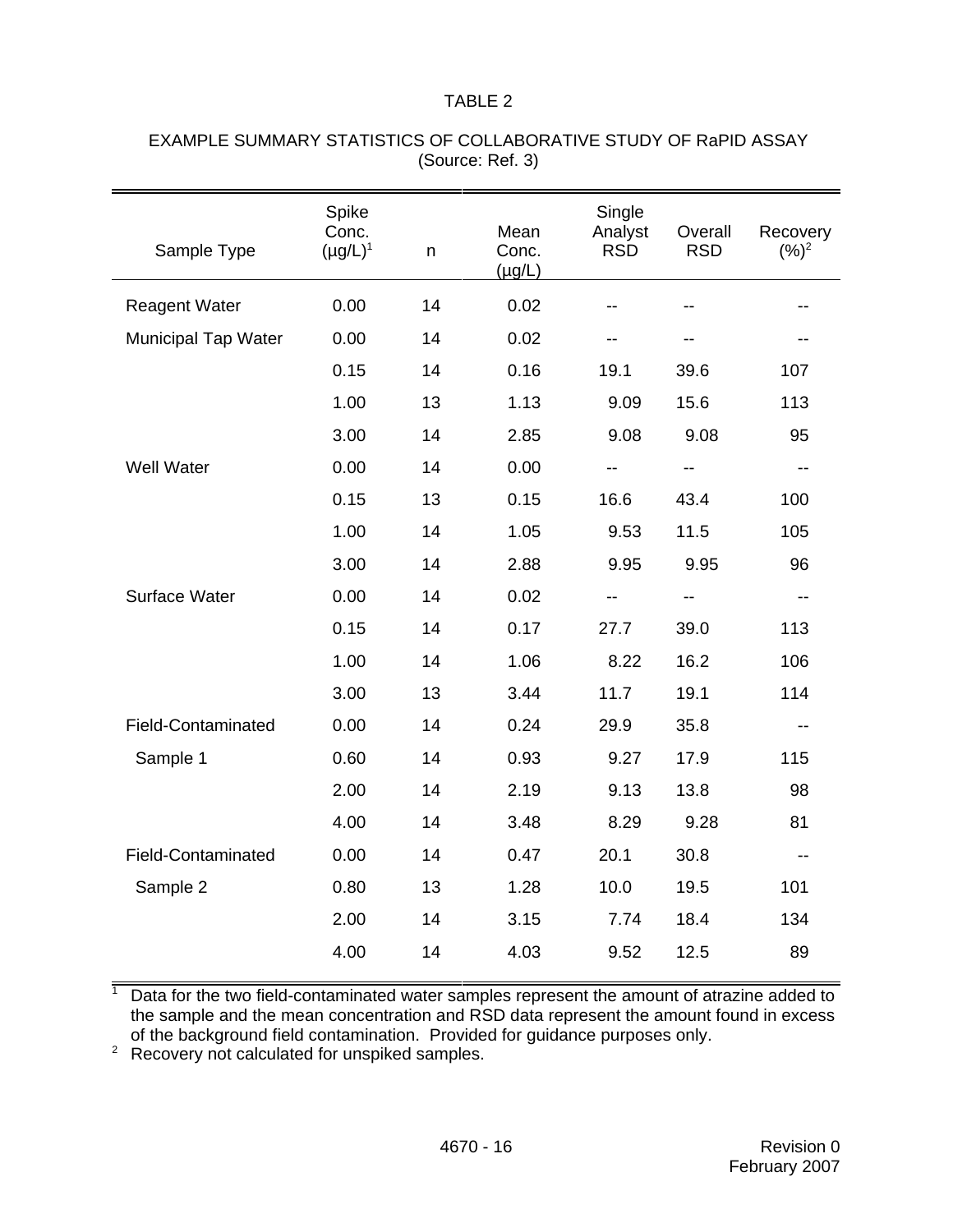## FIGURE 1

## EXAMPLE CALIBRATION DATA FROM A COMPETITIVE IMMUNOASSAY



Figure 1a - Generalized plot of immunoassay signal (test response) versus concentration of calibration standard (µg/L).



Figure 1b - Generalized plot of  $B/(B_0-B)$  versus log concentration of calibration standard.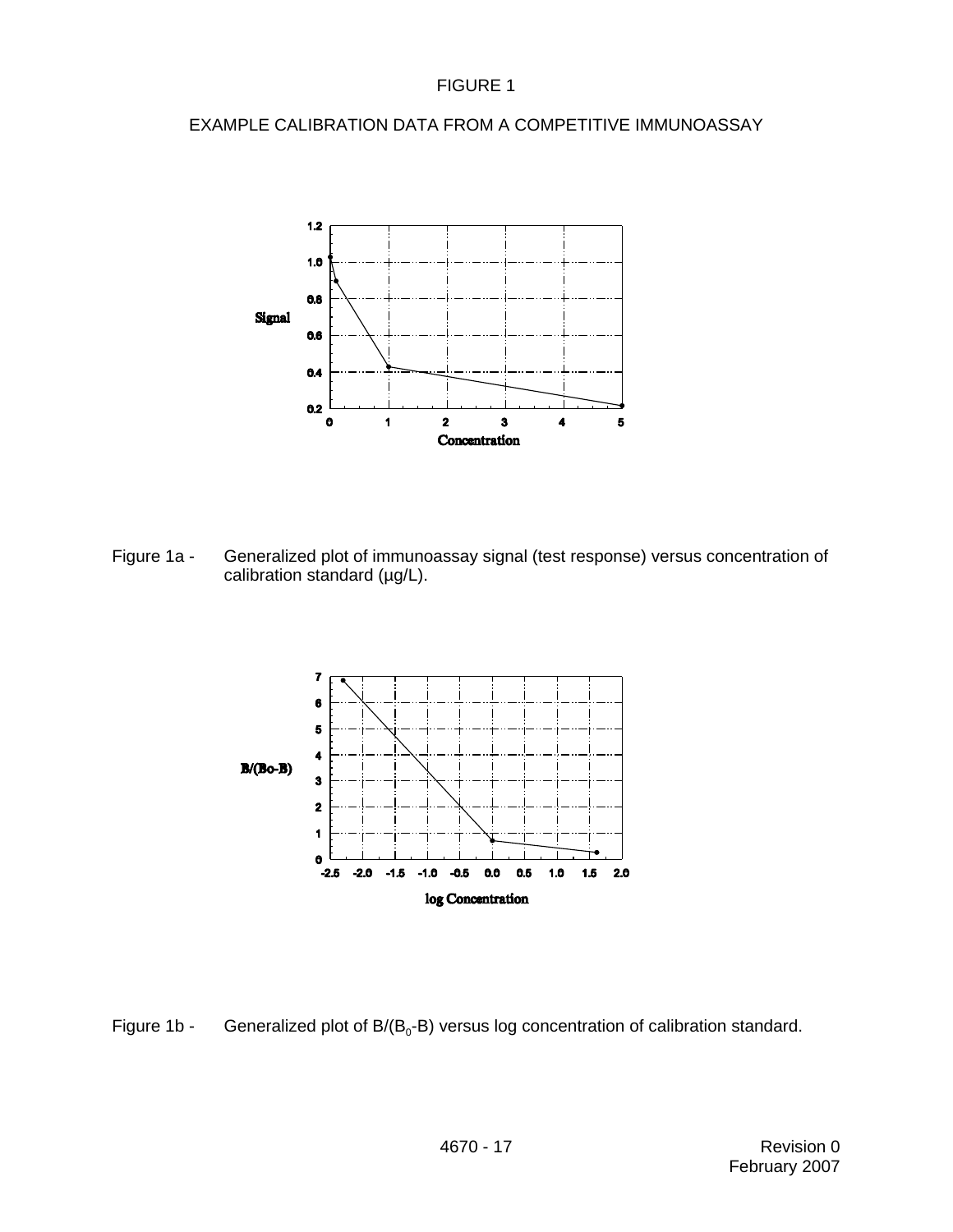### FIGURE 1 (continued)

## CALIBRATION DATA FROM A COMPETITIVE IMMUNOASSAY



Figure 1c - Generalized plot of Logit  $[B/(B_0-B)]$  versus log concentration of calibration standard.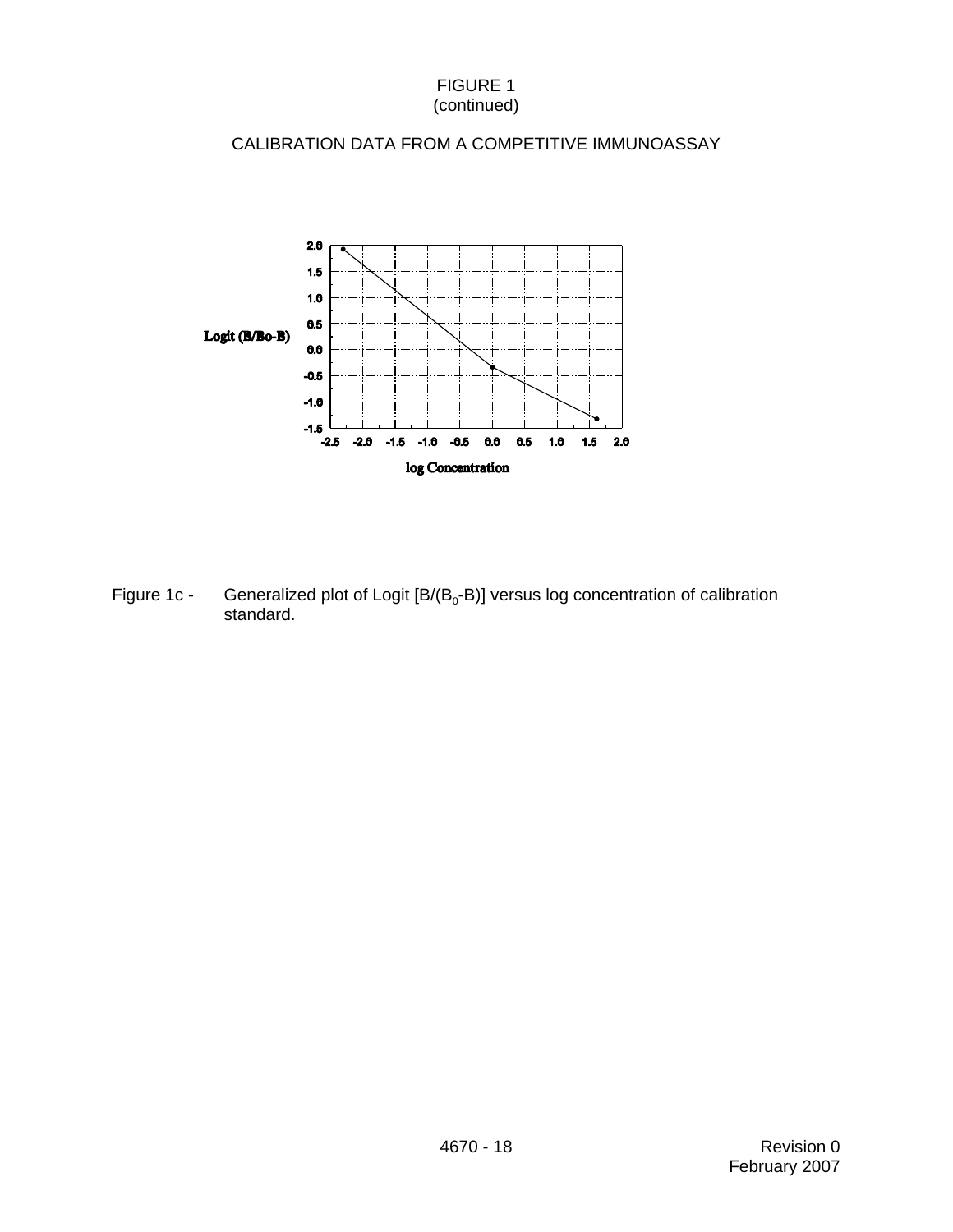## GLOSSARY

Antibody -- A binding protein which is produced in response to an antigen, and which has the ability to bond with the antigen that stimulated its production.

%B/B<sub>0</sub> -- an indication of the displacement characteristics of the conjugate from the antibody at specified concentrations of the target compound.

$$
\% \frac{\text{B}}{\text{B}_0}
$$
  $\frac{\text{Response of the standard or sample}}{\text{Response of the zero standard}}$   $\times$  100

Competitive immunoassay -- An immunoassay method involving an *in-vitro* competitive binding reaction.

Cross-reactivity -- The relative concentration of an untargeted substance that would produce a response equivalent to a specified concentration of the targeted compound. In a quantitative immunoassay, it provides an indication of the concentration of cross-reactant that would produce a positive response. Cross-reactivity for individual compounds is often calculated as the ratio of target substance concentration to the cross-reacting substance concentration at 50% inhibition of the immunoassay's maximum signal times 100%.

Dose-response curve -- Representation of the signal generated by an immunoassay (y axis) plotted against the concentration of the target compound (x axis) in a series of standards of known concentration. When plotting a competitive immunoassay in a rectilinear format, the dose-response will have a hyperbolic character. When the log of concentration is used, the plot assumes a sigmoidal shape, and when the log of signal is plotted against the Logit transformation of concentration, a straight line plot is produced.

ELISA -- *Enzyme-linked immunosorbent assay or ELISA* is an enzyme immunoassay method that uses an immobilized reagent (*e.g.*, antibody adsorbed to a plastic tube) to facilitate the separation of targeted analytes (antibody-bound components) from non-target substances (free reaction components) using a washing step, and an enzyme conjugate to generate the signal used for the interpretation of results.

Enzyme conjugate -- A molecule produced by the coupling of an enzyme molecule to an immunoassay component that is responsible for acting upon a substrate to produce a detectable signal.

Enzyme immunoassay -- An immunoassay method that uses an enzyme conjugate reagent to generate the signal used for interpretation of results. The enzyme mediated response may take the form of a chromogenic, fluorogenic, chemiluminescent or potentiometric reaction. (*see Immunoassay and ELISA*)

False negatives -- A negative interpretation of the method containing the target analytes at or above the quantitation level. Ideally, an immunoassay test product should produce no false negatives. The false negative rate can be estimated by analyzing split samples using both the test product and a reference method.

False positives -- A positive interpretation for a sample is defined as a positive response for a sample that contains analytes below the action level.